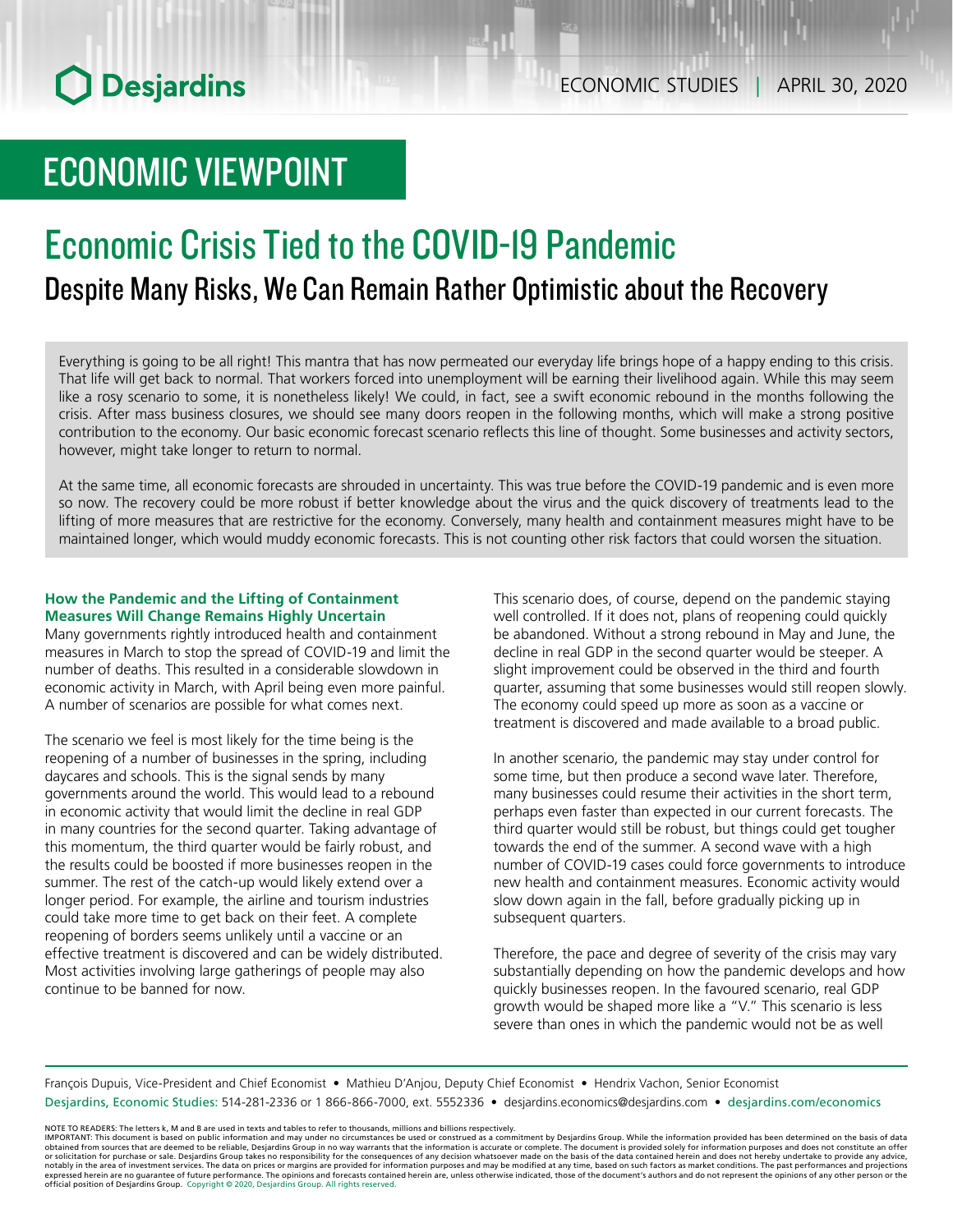## **O** Desjardins

controlled and in which real GDP growth would be shaped more like a "U" or "W" (graph 1). In the end, however, the reality may not be as clear cut. We could have a more deformed "V", a "U" of varying severity or a "W" distributed differently over time and more or less symmetrical. This is economics after all, not an exercise in penmanship!

#### GRAPH 1

The pace of recovery will be highly dependent on the duration of health and containment measures



Source: Desjardins, Economic Studies

### **Governments and Central Banks Have Opened the Taps**

Many actions have been taken by governments and central banks to support businesses, households and financial markets. This should help limit the damage in the short term and leads us to believe in a relatively optimistic scenario for the future recovery.

Central banks were the quickest to act through interest rate cuts and various asset buying programs. The central banks of major advanced countries now all have key rates near or below zero. The size of their balance sheet is also growing considerably. For example, the Federal Reserve's (Fed) balance sheet grew from approximately US\$4,000B to over US\$6,000B in the space of a single month (graph 2). Many expect it to cross the US\$10,000B mark by the end of the year. That would be close to 50% of the size of the U.S. economy.

#### GRAPH 2

#### The size of central bank balance sheets is growing very quickly



Sources: Datastream, Bank of Canada and Desjardins, Economic Studies

Government assistance comes in the form of various programs aimed essentially at limiting the shock on the income of workers forced to stop working and at supporting businesses financially. The programs are a mix of transfers and loans or loan guarantees often totalling more than 10% of GDP (graph 3). Further measures could be introduced to prop up the economy, particularly once the loosening of containment measures is well underway.

## GRAPH 3 Government assistance plans have multiplied



Sources: International Monetary Fund and Desjardins, Economic Studies

## **The Effectiveness of All These Measures Could Still Be in Doubt**

Before the current crisis, questions already swirled about the effectiveness of monetary policies in some countries, especially in Europe where negative interest rates have been in effect for close to six years and appear to be having only a minor effect on the economy and inflation. Government debt may also spark concerns. That bill will have to be paid sooner or later.

In the short term, these issues should not undermine economic recovery. It seems clear that central bank actions have helped, particularly by reducing the risk of a financial crisis. The financial system is now flooded with cash, and the fact that central banks have extended their purchases to a wider range of assets, including corporate bonds, is helping to reduce the many risk premiums that had increased substantially (graph 4 on page 3). The decreases in key interest rates were also needed to ensure that consumers and businesses can benefit from financing terms appropriate for this difficult period.

The actions taken by central banks also reduce the cost of debt for governments. In Europe, since many bond yields are in negative territory, governments' ability to pay can hardly take a dramatic turn for the worse. This may nevertheless seem like a lot of money spent in a short amount of time, but we also have to bear in mind the consequences of taking no action. Workers and businesses would experience more persistent adverse effects, and that could prove to be more costly for governments at the end of the day.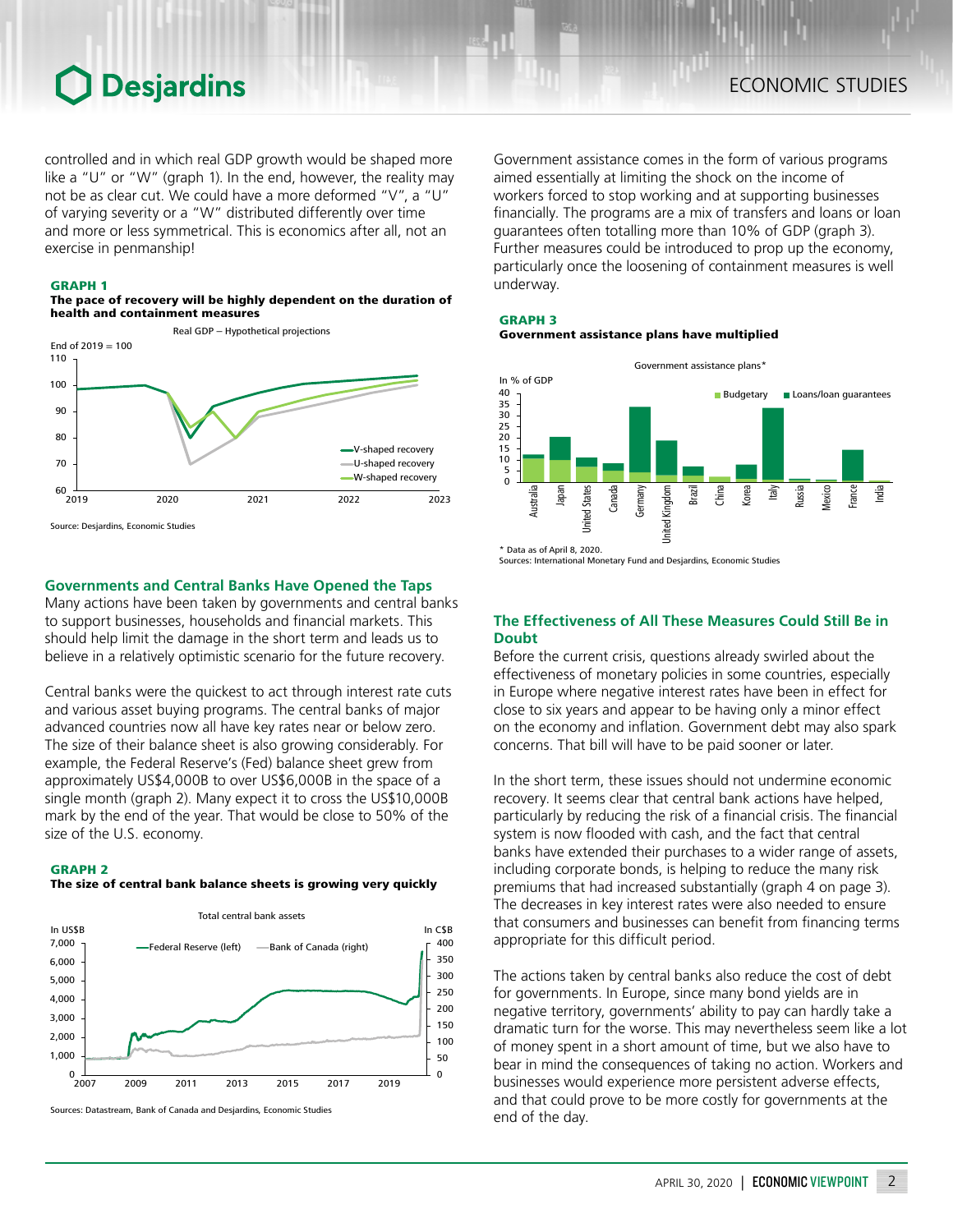## **Desjardins**

#### GRAPH 4

Interest rate spreads soared in March



Sources: Datastream and Desjardins, Economic Studies

However, government and central bank actions could also have negative long-term effects, especially if the crisis lasts longer than expected and is more severe. For example, massive central bank purchases could lead to distortions in the value of asset classes, which could result in bubbles and increase volatility on financial markets. This could also result in a less effective allocation of capital and weaker economic growth in the longer term. Accommodative monetary policies could also cause a problem with household debt. In many countries, including Canada, household debt was already high before the crisis (graph 5). Macroprudential measures could, however, curb any potential frenzy in that respect.

#### GRAPH 5

### Household debt is already high in many countries



Sources: Bank for International Settlements and Desjardins, Economic Studies

As for governments, it is difficult to know how far into debt they can fall before causing the economy more harm than good. That said, during the 2008–2009 Great Recession, the government debt load had increased significantly, and a sovereign debt crisis then affected many European countries deemed to be in fragile financial health. A spike in government debt may give rise to a new crisis of confidence in the ability of some governments to repay their loans. What is not helping is that the weigh of public

debt in advanced countries has not been reduced after growing considerably ten years ago (graph 6). The average public debt ratio of advanced countries was still over 100% GDP in 2019. Some countries, such as Canada and Germany, are in a more enviable financial position than others, however (graph 7).

#### GRAPH 6

#### Public debt spiked because of the 2008–2009 crisis and has not really come down since



Sources: OECD and Desjardins, Economic Studies

#### GRAPH 7

Governments did not all have the same leeway



It is also worth noting that unless there is a spike in inflation, which does not seem very likely, interest rates are expected to remain low for a number of years. This should help governments manage their debt loads. This is not to mention that central banks should maintain large government bond holdings, even after the crisis. The Fed, the European Central Bank (ECB) and the Bank of Japan (BoJ) have been doing so for the past decade, and inflation has never run away. The fact remains that central banks will have to stay quite vigilant in managing their various intervention measures. In the event of over-stimulated demand relative to supply, inflation could become problematic and require a change in strategy.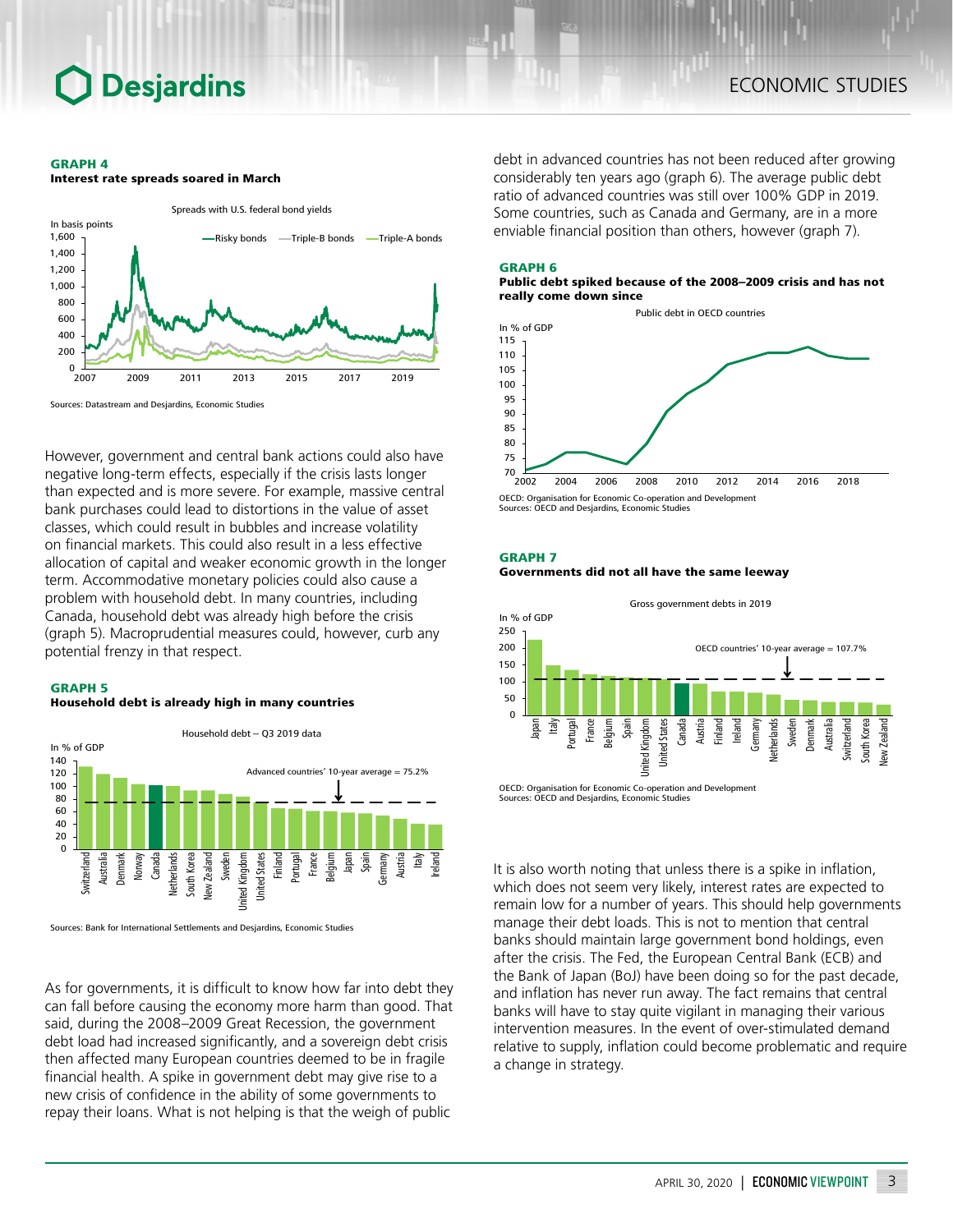## **Desjardins**

## **Many Businesses Could Emerge Weakened from This Crisis**

Regardless of the scenario, it will be difficult to save every business. Obviously, the longer and more severe the crisis, the greater the potential number of businesses struggling financially. Moreover, even though borrowing costs have dropped with the help of central bank and government programs, credit terms are still far from what they were before the crisis. This could still complicate some refinancing. It is also likely that businesses will see their credit ratings downgraded, which will compound the challenges.

Assistance plans could nevertheless be adjusted as necessary to contain the potential fallout. The Fed has quickly amended its corporate bond buying program to include lower-quality bonds. Conversely, increasing their risky asset holdings could mean potential losses for central banks. At the end of the day, governments are likely to get stuck with the bill. This would add to the costs of various support measures. In the United States, the government gave the Fed close to US\$200B in capital to implement the lower-quality bond buying program. Absorbing losses by creating money would be riskier from an inflation standpoint.

The bottom line is that we remain rather optimistic as to the capacity of governments and central banks to save many businesses. Most should be able to reopen as they are permitted to do so. In the longer term, their capacity to invest will have to be monitored nonetheless, whether it is in research and development, training or any other projects likely to generate long-term growth.

### **Confidence May Not Be Quick to Return**

Confidence indicators all over the globe have crumbled (graph 8). This is fairly normal considering the number of businesses and workers affected by the current crisis. That said, will these indicators bounce back quickly? This is an important issue for economic forecasting.

#### GRAPH 8 Confidence crumbled quickly



Sources: Datastream, Conference Board and Desjardins, Economic Studies

Presumably, in a scenario in which the pandemic stays under control and the reopening of the economy stays the course, confidence could increase faster. Nevertheless, businesses and households could have doubts about the strength of the recovery and could fear longer-term effects of the crisis. The continuation of certain health and containment measures could be a reminder that the battle is not yet won and that the situation could quickly deteriorate again. Workers might see greater insecurity on the labour market. Businesses might take longer to rehire all their staff. Government debt might also be cause for concern and undermine confidence.

It therefore seems preferable to tread carefully in this aspect of economic recovery. For the time being, we are moderately optimistic about developments in confidence. In many countries, an acceleration in government spending, particularly on infrastructure, should help offset the hesitation in consumption and investment in the short term.

### **Increased Deglobalization**

Many are wondering whether this crisis will change the way the global economy functions. Shortages of certain drugs and medical supplies could encourage many countries to repatriate production locally. The process seems to have already begun and could extend beyond the health sector. Other strategic products could be identified, particularly in the food sector. This is not to mention certain consumption habits that are likely to change. In short, we could see a sort of deglobalization in the coming years.

With the rise in U.S. protectionism, global trade has already weakened considerably since 2019 (graph 9). This trend could ultimately continue over the next few years with new protectionist measures. For example, government stimulus packages could give priority to local purchases, as was the case during the 2008–2009 crisis. Tensions between China and the United States may also resurface.

### GRAPH 9 Global trade has been declining since 2019



Sources: CPB - Netherlands Bureau for Economic Policy Analysis and Desjardins, Economic Studies